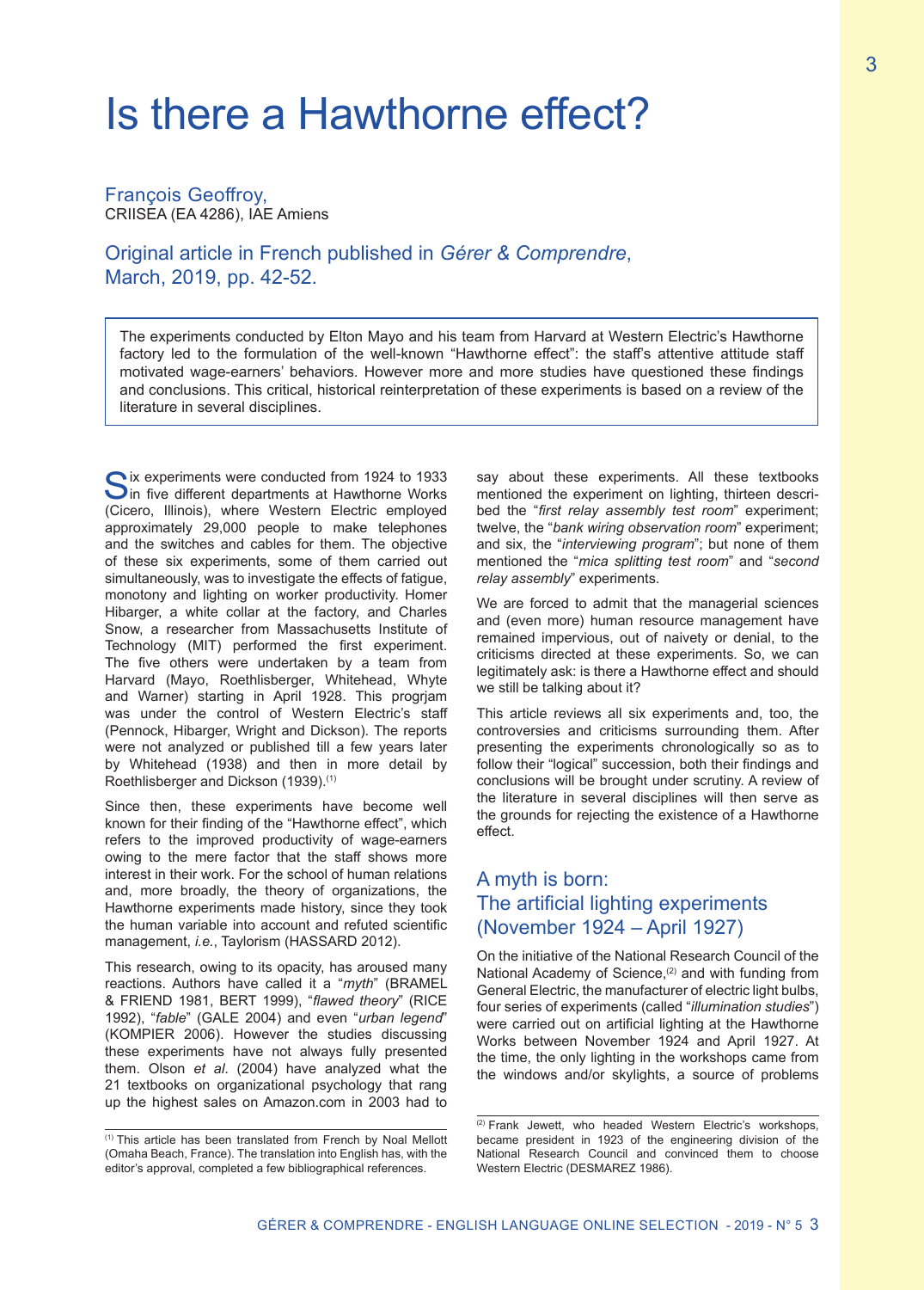during bad weather. The goal was to show that improving the lighting would increase wage-earner productivity. Besides this material condition other factors came into play, namely: the friendliness of management and piece-rate pay.

Conducted by Snow in November 1924, the first experiment lasted five weeks. This "*illumination test I*" was performed in three departments where ceiling lights were installed. Each department had a test (N=9) and a control (N≈30) group; and a "normal" lighting of 5 fc (foot candles, the standard unit of lighting in the United States). Varying the lighting in the test group (from 3 to 46 fc) had no significant impact on productivity; the results were scattered, varying from service to service (SNOW 1927, PENNOCK 1930, WREGE 1976).

A second experiment ("*illumination test II*") was conducted from December 1924 till the following summer. The participants, all of them from the same department, were divided into a test and a control groups, each with ten members. Each group was placed in an experimental workshop with artificial lighting. The intensity of the light varied from 24 to 70 fc in the test group while, in the control group, it remained more or less constant (16-28 fc depending on the season and time of day). There was no group effect; production increased in the same proportion. However there was a problem with this experiment: the lighting could not actually be controlled owing to daylight.

In 1926, Hibarger, with Snow's help, decided to carry out another experiment ("*illumination and psychological test*") with artificial lighting alone so as to avoid this bias. The windows were made opaque. Three groups of ten participants were formed, a control group with constant lighting (5 fc), a test group with lighting that dimmed by 1 fc (from 10 to 3 fc), and a "psychological" group who were led to believe that the lighting varied whereas it remained constant (In the presence of participants, the light bulb was replaced with another bulb but of the same intensity). Referring to the results from this last group, Hibarger argued that the increase in production was to be set down to direct supervision alone. However Snow (1927) reported that production had not increased but, in fact, had fallen in all groups. According to Roethlisberger and Dickson (1939, pp. 14-18), productivity increased very slightly in the three groups. Given these contradictory conclusions, doubts have never settled. Roethlisberger and Dickson did not take part in this experiment, and their report is a secondary, cursory source that devotes but four out of 604 pages to the lighting experiments. Apparently, Snow's conclusions were more accurate, since he was a researcher involved in this experiment. The results for the "psychological group" were ambiguous. In 1956, Hibarger admitted that no subterfuge had been used in this group (WREGE 1976).

From these three experiments, Snow (1927) concluded that making the lighting dimmer or brighter had no effect on productivity. For this reason, he and the members of the National Research Council gradually withdrew from this program in 1926. According to Snow, the explanation of any variation, when it occurred, could be set down to: *1)* supervisors' pressure on employees; *2)* physiological (*e.g*. headaches, tiredness, etc.) and psychological (*e.g*. daydreaming, coming vacations, etc.) factors; and *3)* the family environment.

In 1927, Hibarger decided to informally conduct his own experiment with two women workers from assembly in the test group and two others in the control group. This "*moon-light test*" had eleven phases (*cf*. Table 1).

| Table 1:                         |                                                |                      |                         |                   |
|----------------------------------|------------------------------------------------|----------------------|-------------------------|-------------------|
| Moon-light test (on lighting)    |                                                |                      |                         |                   |
| <b>Phase</b>                     | <b>Changes made</b>                            |                      |                         |                   |
|                                  | <b>Test group</b>                              | <b>Control group</b> | <b>Period (1927)</b>    | <b>Output</b>     |
| 1                                | Normal conditions in the department            |                      | 28 January - 3 February | 100%              |
| $\mathcal{P}$                    | Moved to experimental workshops                |                      | 4 February              | Increase          |
| 3                                | Morning: 1.0 fc<br>Afternoon: 0.39 fc          | $5.0 f$ c            | 5 February              | Increase          |
| $\overline{4}$                   | $0.200$ fc                                     | 5.0 f <sub>c</sub>   | 6 February              | Increase          |
| 5                                | Morning: 0.200 fc<br>Afternoon: 0.102 fc       | 5.0 f <sub>c</sub>   | 7 February              | Slight decrease   |
| 6                                | $0.080$ fc                                     | 5.0 f <sub>c</sub>   |                         | <b>Stable</b>     |
| 7                                | $0.060$ fc                                     | $5.0 f$ c            |                         | Sharp drop        |
| 8                                | $1.4$ fc                                       | 5.0 f <sub>c</sub>   | 28 February             | Slight decrease   |
| 9                                | Switched experimental workshops                |                      | 1 March                 | Increase for both |
|                                  | $11.0$ fc                                      | 5.0 f <sub>c</sub>   |                         | groups            |
| 10                               | The supervisor's office placed in the workshop |                      | 21 March - 9 April      | 119.5% & 117%     |
|                                  | 11fc                                           | $11$ fc              |                         |                   |
| 11                               | The supervisor's office still in the workshop  |                      | $9 - 23$ April          | 119.5% & 117%     |
|                                  | 1 week                                         | 2 weeks              |                         |                   |
| Source: Wrege (1976, pp. 14-15). |                                                |                      |                         |                   |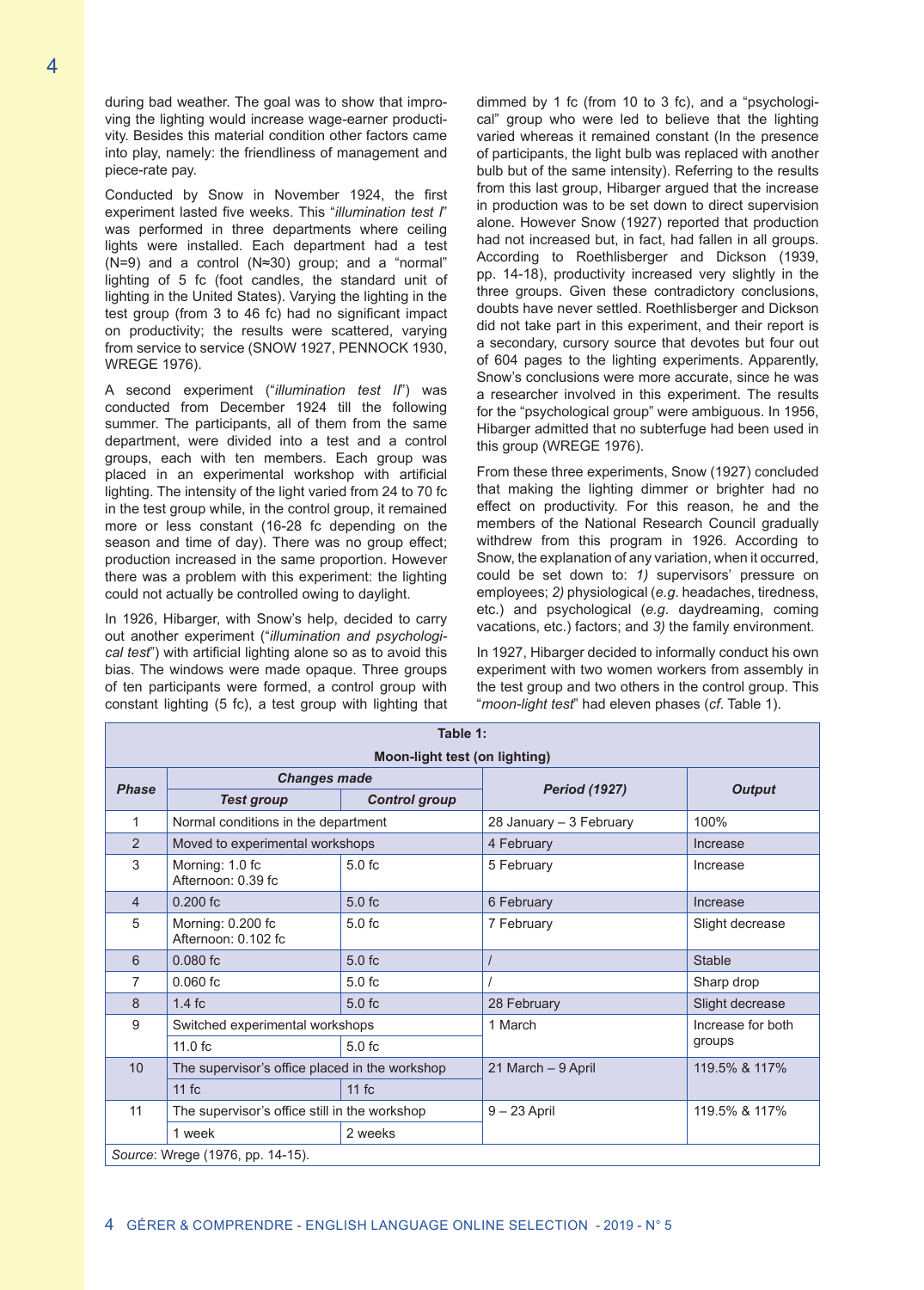During the first phase, the women stayed in their department so that researchers could gauge their individual productivity. During the following phase, they moved to an experimental workshop. The first day that lighting was varied (phase 3), it was set at 1.0 fc in the morning and 0.39 fc in the afternoon for the test group, whose productivity fell slightly lower than the control group's. The next day, the lighting was dimmed to 0.200 fc all day long; and the test group's productivity increased. During the fifth phase, the intensity was reduced to 0.102 fc in the afternoon, and production fell off slightly. When it was dimmed to 0.060 fc (the equivalent of moonlight, whence the experiment's name), the test group's productivity drop (phase 7); and the women objected. During the next phase, the lighting was slightly increased. As of the ninth phase, the test and control groups switched rooms; and the lighting for the test group was now 11.0 fc. The productivity of both groups increased. During the tenth phase, Hibarger's office was placed in the middle of the workshop for a few weeks. The rate of production increased, steadying at 119.5% for the test group and 117% for the control group. The last phase confirmed these results. Phases 9-11 demonstrated the importance of direct supervision on productivity.

What to conclude from the tests on lighting? Throughout this series of experiments, it is clear that the intensity of electric lighting was not related to output. But in reference to the results of the last phases, Hibarger suspected that supervision did have a positive impact. Many questions were left hanging. Why did production decrease during the afternoon? Was it lower Monday and Saturday? Was fatigue a factor? Should breaks be introduced to relieve fatigue? Should the workweek be shortened? To answer these questions, Hibarger set up a new experiment, the "*first relay assembly test room*", that would become a flagship for the school of human relations.

# The first relay assembly experiment (April 1927 – June 1932)

The work of assembling relays was tedious, a task taking from 40 to 50 seconds. The women doing this had to assemble 35 parts in a relay switch box. Each worker managed to do about 50 boxes per hour, and had an average output of 2400 per week.

Hibarger formed a group of six workers by selecting two women who were known for their ability to maintain friendly relations and then asking them to choose four others by affinity. Five of the six assembled the relays while the sixth supplied them with the components. After having assembled a relay, it was placed in a hole located at the level of the worker's right hand. It went down a slide that activated a system for registering it and the time between each relay. This system, which made a click for each relay registered, was used to set wages. The group was separated in the test room from other wage-earners on assembly for 270 weeks, a period divided into 24 phases, a change being made during each phase (*cf*. Table 2). Before each change, the women were asked to come to the supervisor's (Pennock's) office where they were told about the new conditions and asked to continue working as usual without paying attention to the change. Observers were constantly present to gather information, both objective (about timetables, breaks, types of relays, the number of relays produced, the quantity of defective items…) and subjective (*e.g*., participants' and observers' comments) (*cf*. Table 2).

During the first phase, the women stayed in their department so that researchers could gauge their individual output. They were then placed in a work group and moved to the test room. Official policy was to tolerate conversations in the test room. Starting with the third phase, the pay system used in the rest of the

| Table 2:<br>The first relay assembly experiment |                                                                                             |                                   |                                        |  |
|-------------------------------------------------|---------------------------------------------------------------------------------------------|-----------------------------------|----------------------------------------|--|
| <b>Phase</b>                                    | <b>Changes made</b>                                                                         | Period (1927-1929)                | <b>Production</b><br>(relays per week) |  |
| 1                                               | Normal conditions as in the department                                                      | 25 April - 10 May 1927            | 2400                                   |  |
| 2                                               | The test room $+$ work in a group                                                           | 10 May $-$ 11 June                | 2400                                   |  |
| 3                                               | Financial Incentives based on the group's work                                              | 13 June – 6 August                | 2500                                   |  |
| 4                                               | Two 5-minute breaks                                                                         | 8 August - 10 September           | Increase                               |  |
| 5                                               | Two 10-minute breaks                                                                        | 12 September - 8 October          | Sharp rise                             |  |
| 6                                               | Six 5-minute breaks                                                                         | 10 October - 5 November           | 2400                                   |  |
| $\overline{7}$                                  | Two breaks (15 and 10 minutes) + snacks                                                     | 7 November 1927 - 21 January 1928 | 2500                                   |  |
| 8                                               | Same conditions as in phase 7, but the workday ended<br>at 4:30 p.m. (instead of 5:00 p.m.) | 23 January - 10 March             | Sharp rise                             |  |
| 9                                               | Same conditions as in phase 7, but the workday ended<br>at 4:00 p.m.                        | 12 March - 7 April                | 2900                                   |  |
| 10                                              | Same conditions as in phase 7, but the workday ended<br>at 5:00 p.m.                        | 9 April - 30 June                 | 2800                                   |  |
| 11                                              | Same conditions as in phase 7, but without work on<br>Saturday morning                      | 2 July - 1 September              | Stable                                 |  |
| 12                                              | Return to the conditions of phase 3: all benefits elimi-<br>nated                           | 3 September - 24 November         | 2900                                   |  |
| 13                                              | Same conditions as in phase 7 but without snacks                                            | 24 November 1928 - 29 June 1929   | 3000                                   |  |

Roethlisberger and Dickson (1939) reported only thirteen phases for this experiment, since the findings in later phases were of such poor quality that they were not methodically recorded.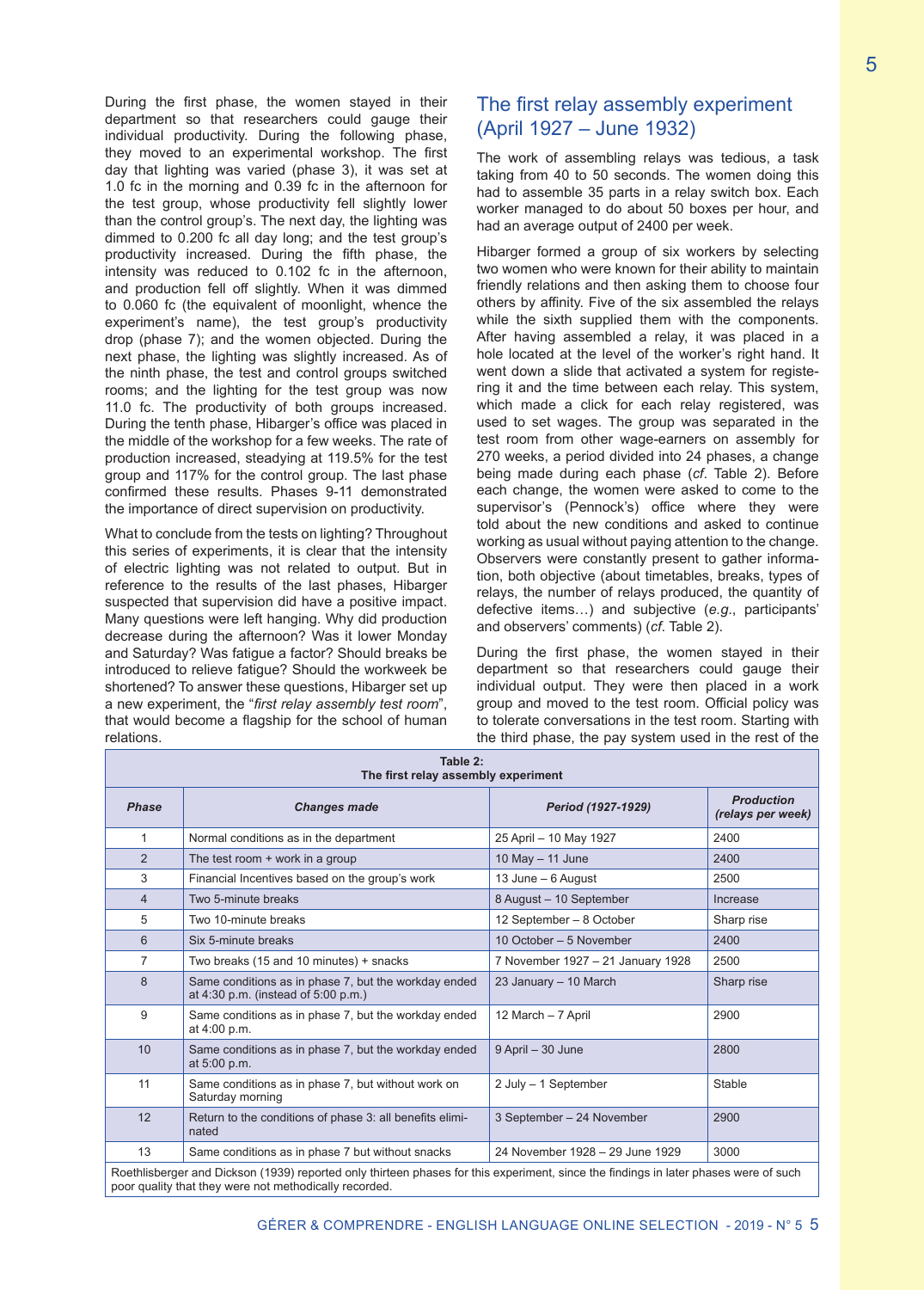plant was modified for the women in the test room. Their wages were measured by the group's average output (and not by the average output of the approximately hundred workers in the department), the goal being to encourage participants to cooperate fully and seriously in the experiment. During phases 4-7, short breaks were introduced when output decreased (end of the morning and start of the afternoon). This decrease, it was observed, was related to hunger, since the women skipped a meal. For this reason, the company offered snacks (fruit, sandwiches, soup, etc.) during the breaks in phases 7-12. Once the breaks were introduced, the test room's results were so convincing that the staff allowed breaks in the whole assembly department as of February 1928. During phases 8, 9 and 11, worktime was shortened. During the tenth phase, Western Electric's staff, surprised by the results, called in two academics: Clair Turner, an ergonomist from MIT, and Elton Mayo, a psychosociologist from Harvard. During the eleventh phase, Saturday morning work was suspended following an agreement with the participants. For them not to be financially penalized, the wages for that morning would still be paid. Despite this good news, production did not budge. During the twelfth phase, researchers took away the previously granted benefits (breaks, snacks, shorter hours). Nonetheless, productivity increased, and this increase lasted. In effect, informal arrangements were soon made during this phase to maintain the group's output: if one woman worked more slowly, another (usually her neighbor)

The staff gathered the women's opinions in order to know what had motivated them the most: $(3)$  working in a small group; management's friendliness; the pay system; the novelty of the situation; the participant's interest in the experiment; or the attention that the staff and researchers paid to the workers. Turner (1933), while arguing in favor of the impact of financial incentives on the group's productivity, considered that it was but one among other factors. In contrast, Roethlisberger and Dickson (1939) concluded that the staff's friendliness toward the workers fully explained these positive findings.

would increase her pace of work to maintain benefits.

From the fourteenth phase onwards, the quality of findings deteriorated, and the results were no longer analyzed. The workers cooperated less and less with each other. In 1932, the experiment came to an end, leaving many gray zones behind.

CRITIQUE: Critics of this experiment have claimed that the increase in productivity was questionable, that management was authoritarian and that the dedication of these women workers was far from disinterested. Let us examine these three points.

The discussion about whether productivity had increased and about the size of any increase has been heated. Some authors have statistically shown that production did not rise and that there was, therefore, no Hawthorne effect (FRANKE & KAUL 1978, PITCHER

1981, JOHN 1992). In a similar vein, Kompier (2006) has pointed out that, during the twelfth phase, the hourly production rates of four of the five workers definitely fell. This means that average hourly production and total weekly production had been confused. He has also pointed out another anomaly: Roethlisberger and Dickson (1939) and Roethlisberger (1941) do not present the same data.

For others, the increase in output was very small and could be set down to learning (PITCHER 1981, BERT 1999) or standardization of the relays (LECUYER 1988 & 1994, GILLESPIE 1991). The women working in the test room only assembled five sorts of relays, unlike in the assembly department (where 150 different models meant putting together from 26 to 52 parts). The increased output might have followed from the adoption of a "strategy" by wage-earners, since they had been informed about each change prior to its introduction and about the expected results. The women were also able to control the regularity of their output through the sound made by the recording machine (PARSONS 1974, CLAUS 2007). Gillespie (1991) has argued that the workers chose the most favorable changes (pauses and snacks) to increase their output, a conclusion shared by Lecuyer (1994), who has observed that the women had set up a rotation system in which each of them, in turn, was to achieve the daily quota of relays.

Interpretations of interactions in the test room have raised doubts about the sympathetic atmosphere there and management's friendliness (CAREY 1967, BRAMEL & FRIEND 1981). During the third phase, four of the six workers were chided for their lack of "*sincere cooperation*" and their chatting, even though chatting was officially tolerated. During such distractions, productivity fell off significantly. This led to restoring an authoritarian management that forbade chatting; and two of the workers were ousted from the experiment. Mayo (1945) mentioned one dismissal, while the other woman left the test owing to her anemia and not because she had chatted too much. Another reason that might have come into play: the two had the lowest productivity, and management wanted to replace them (CAREY 1967, WALTER-BUSCH 1990, SARIN 2003). Their replacements were two "zealous" workers, one of whom was the fastest on assembly. She was her family's breadwinner and urged the group day after day to make more relays. She assumed the authoritarian role of leader; and her agreement had to be obtained for absences, since the replacement's lack of experience would automatically lower output and, therefore, the bonus. Thanks to the increase in production under this worker's leadership, management could become friendly again (CAREY 1967). In other words, positive results make management friendly — not the reverse, as is often said.

Did financial incentives significantly stimulate productivity? Two workers (Theresa Layman and Wanda Blazejack) and an observer (Donald Chipman) in the Hawthorne experiment were interviewed years later (Parsons 1974 & Greenwood *et al*. 1983). All three stated that financial incentives accounted for the

<sup>(3)</sup> Miss Rousseau, on staff at the Hawthorne plant, conducted 124 nondirective interviews in 1931 and 1932 (WALTER-BUSCH 1990).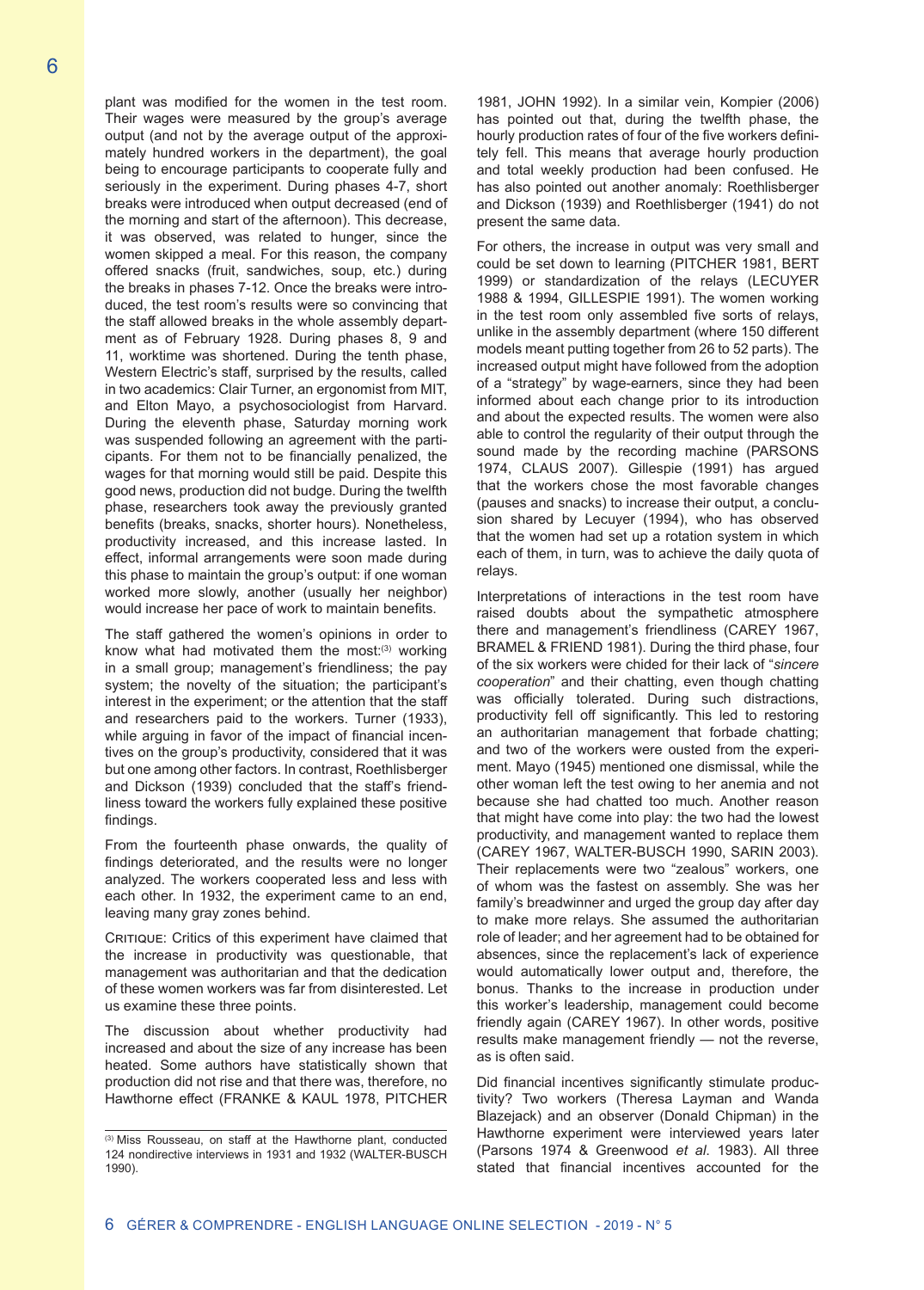increase in production, since the workers could thus double their pay.

Had there been a Hawthorne effect, then the work group's productivity should have increased with each change in the conditions made during the experiment. Upon scrutiny of the results however, productivity increased very little or even decreased when changes were introduced, even when taking into account a hypothetical lag between cause and effect. In contrast, this increase, when it did occur, can be set down to Taylorist factors such as the standardization of relays, managerial discipline and employees' motivation to earn more pay.

Minimizing the importance of financial incentives compared with social factors became a leitmotif both for the staff and for the Harvard research team. For this reason, a "*second relay assembly test room*" experiment was undertaken.

#### The second relay assembly experiment (August 1928 – March 1929)

Five new workers were appointed by management for this experiment; they stayed in the assembly department; and working conditions were the same as in the rest of the factory (*cf*. Table 3).

No change was made during the first phase, a period for gauging the average productivity of the five women. During the second phase, researchers explained to them that the pay system would now be based on their group performance (instead of the performance of the whole department). Production immediately jumped 12.6%. This system aroused the jealousy of other workers in the department, who wanted the same pay. During the third phase, under pressure from Pennock, researchers reintroduced the former pay system in order to soothe tensions; and the output from the five workers fell 16.4%. Western Electric then stopped the experiment.

CRITIQUE: What to conclude from this aborted experiment? Even though it demonstrated the effect of pay on productivity, Roethlisberger and Dickson (1939) considered that this effect was limited due to the experiment's brevity and the fluctuating productivity of each worker (*e.g*. R3: 117.4% and then 64.7%) and from one worker to the next. For them, two factors explained the increase in production:

Competition between the first and second relay assembly experiments. The women wanted to do as well as those in the first experiment. This interpretation has no serious grounds. It was based on an informal discussion with the woman who supplied the parts in the first experiment but who did not have a full part in the second. Furthermore, this effect due to competition was not observed during the third phase, when the employees reduced their output to express their discontent.

The fear of dismissal during hard times in the economy. Doubting this explanation, Gillespie (1991) thought that the 1929 crash had no impact on the experiment. Aware of the importance of this experiment for management, the women knew that they could not be laid off.

Despite Roethlisberger and Dickson's explanations, we are forced to admit that wages were the overriding factor in productivity. As proof, Carey (1967) noted that financial incentives produced, in five weeks, the same increase in production that took nine months in the first relay assembly experiment.

Unable to complete their experiment, researchers designed a new one in a calmer setting: the "*mica-splitting test room*".

## The mica-splitting experiment (August 1928 – September 1930)

In the mica-splitting experiment, conditions were the same as in the first (breaks, snacks, shorter hours, etc.) and second (pay incentives) relay assembly experiments. Researchers added piece rate wages, overtime and work on Sunday with higher wages. Their goal was to show that the breaks and a reduction of worktime would but moderately affect production.

Management selected two women workers who then choose three others by affinity. This group of five was then moved to the test room. Splitting and calibrating mica chips was a meticulous job. The research, which lasted 107 weeks, had five phases (*cf*. Table 4). The phases were deliberately longer than in the preceding experiments, the aim being to measure the impact of changes over time. Each woman's production and opinions were recorded (*cf*. Table 4).

The first phase gauged the output for each worker while fostering cooperation between the five. A meeting was organized prior to the movement to the test room in order to explain the objectives of the research and to ask the women to work normally. On this occasion, they were offered to put in overtime. All were in favor of this change, introduced during the second phase. Chatting was tolerated, and the atmosphere was friendly. During the third phase, breaks and work on Sunday were introduced, and immediately accepted

| Table 3:                             |                                 |                          |                        |  |
|--------------------------------------|---------------------------------|--------------------------|------------------------|--|
| The second relay assembly experiment |                                 |                          |                        |  |
| <b>Phase</b>                         | <b>Characteristics</b>          | <b>Period (1929)</b>     | <b>Relays produced</b> |  |
|                                      | Normal conditions               | 27 August - 29 September | 1634 (100%)            |  |
| $\overline{2}$                       | Pay based on the group's output | 26 November - 26 January | 1840 (112.6%)          |  |
| 3                                    | The former pay system           | 27 January - 14 March    | 1366 (83.6%)           |  |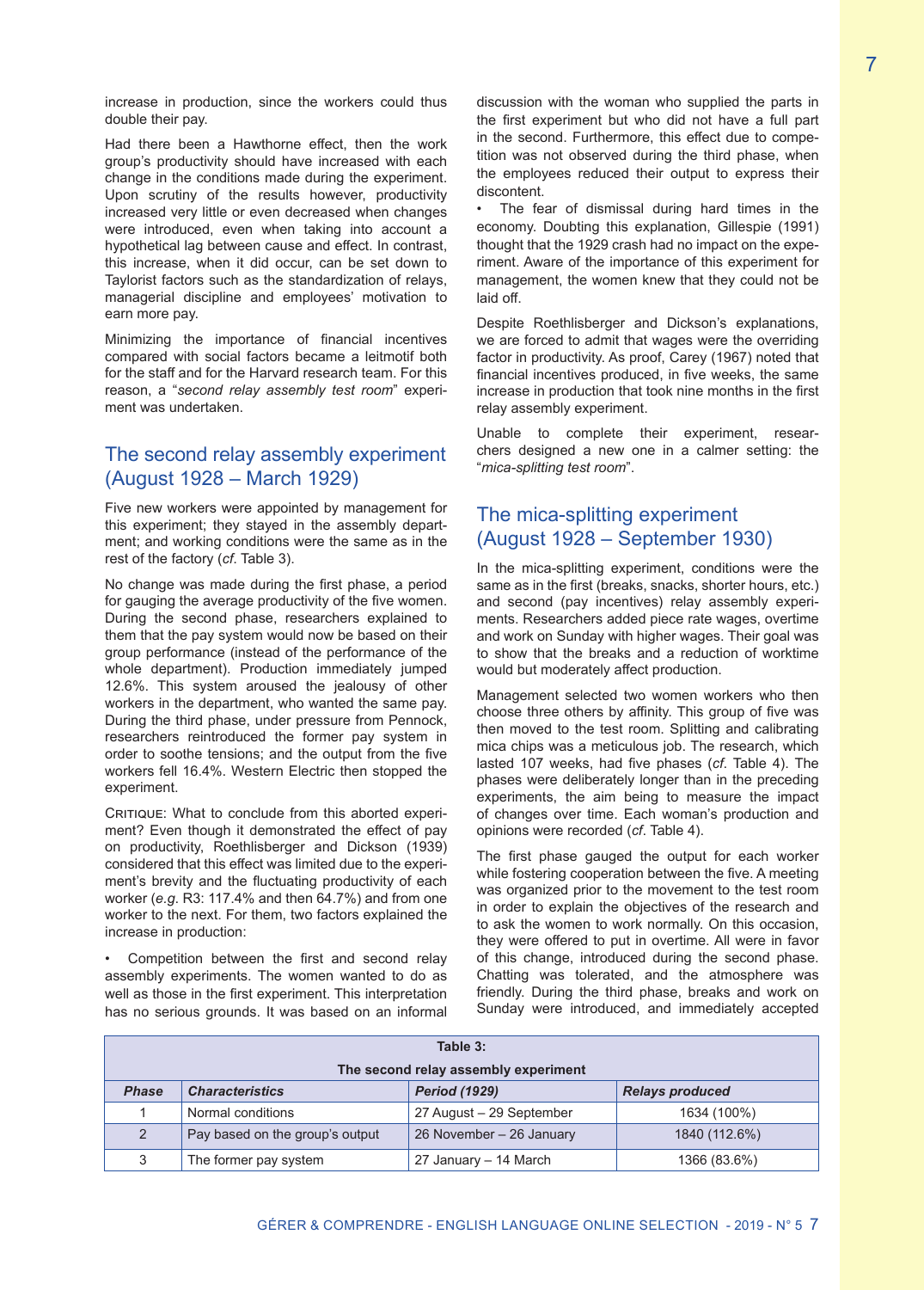| Table 4:<br>The mica-splitting experiment |                                                                                            |                                 |          |  |
|-------------------------------------------|--------------------------------------------------------------------------------------------|---------------------------------|----------|--|
| <b>Phase</b>                              | <b>Changes made</b>                                                                        | Period (1928-1930)              | Output % |  |
|                                           | Normal conditions in the department                                                        | 27 August - 20 October 1928     | 100%     |  |
| $\mathcal{P}$                             | Move to the test room: overtime (no breaks)                                                | 22 October – 24 November        | 115.6%   |  |
| 3                                         | Overtime; two 10-minute breaks with snacks;<br>Sunday work                                 | 26 November 1928 - 15 June 1929 | 115.6%   |  |
| $\overline{4}$                            | No overtime; two 10-minute breaks with<br>snacks; Sunday work                              | 17 June 1929 – 17 May 1930      | 104.4%   |  |
| 5                                         | 8 hours per day, 5 days a week;<br>two 10-minute breaks with snacks: but no<br>Sunday work | 19 May - 13 September           | 104.4%   |  |

by all. After a few months however, the women took a strong disliking to Sunday work despite the higher wages. During the fourth phase, overtime was done away with, since part of the mica-splitting had been transferred to a Western Electric factory in New Jersey. In August 1929, the rumor was circulating that the whole mica department would be moved to the New Jersey plant. On 16 September 1929, the women in the mica department were all reassigned to other services. However the test room experiment was spared, but overtime and Sunday work were eliminated. This reduction in worktime was accepted. The women, with resignation, suspected that the experiment would soon come to an end.

CRITIQUE: What to make of this experiment? For two years, output did increase but variably according to the figures cited by the authors: 120% for all phases according to Pennock (1930) but 115.6% during the second and third phases for Roethlisberger and Dickson (1939) before falling to 104.4% at the end of the experiment. According to Roethlisberger and Dickson, the increase in production was to be set down not to the workers' financial motivations but to the introduction of breaks, while the decrease as of the fourth phase could be explained by the fear of dismissals following the rumor about the mica department.

Although Roethlisberger and Dickson (1939) initially wanted to minimize financial incentives, they forgot that, according to their own explanation, productivity started falling during the fourth phase — when overtime was eliminated, a change that led to a loss of wages. This demonstrated, once again, the significance of pay in the commitment of workers to doing their jobs.

Pennock and the staff had very pragmatic objectives. They wanted to show that the experiment was a success and that the breaks had a positive impact. Western Electric's management was concentrating on factors that it could manage at little cost. For this reason, it fully approved the breaks since, unlike financial incentives, introducing breaks entailed scant, if any, extra costs.

#### Individual interviews with workers (September 1928 – early 1931)

To complete the preceding experiments and understand the impact of a sympathetic management on productivity, an "*interviewing program*" was set up in the factory under the joint direction of Whitehead, a researcher, and Wright, a staff member. The interviews did not initially yield much information. The questions were precise (*e.g*. How does your supervisor treat you? How do you feel about your working conditions?); and the interviewers (foremen or staff members) were not trained for this assignment.

In July 1929, a new series of less directive interviews, each lasting one and a half hours on the average, was begun that allowed interviewees to freely voice their opinions (with the guarantee of anonymity). In all, a wide range of information, including approximately 40,000 grievances, was garnered from 21,126 interviews. A content analysis identified 74 themes, which were then condensed into 37 categories. Table 5 presents the principal findings.

| Table 5:                                        |                       |           |  |
|-------------------------------------------------|-----------------------|-----------|--|
| A content analysis of the interviews            |                       |           |  |
| Rank                                            | Theme                 | Frequency |  |
| 1                                               | Pay                   | 6816      |  |
| $\overline{2}$                                  | Cloakrooms            | 3540      |  |
| 3                                               | Health and safety     | 3208      |  |
| $\overline{4}$                                  | Direct supervision    | 2737      |  |
| 5                                               | Overtime              | 2273      |  |
| 6                                               | <b>Toilets</b>        | 2044      |  |
| 7                                               | Lighting              | 1689      |  |
| 8                                               | Ventilation           | 1524      |  |
| 9                                               | Output quotas (bogey) | 1384      |  |
| 10                                              | Employment            | 1318      |  |
| Source: Roethlisberger & Dickson (1939, p. 232) |                       |           |  |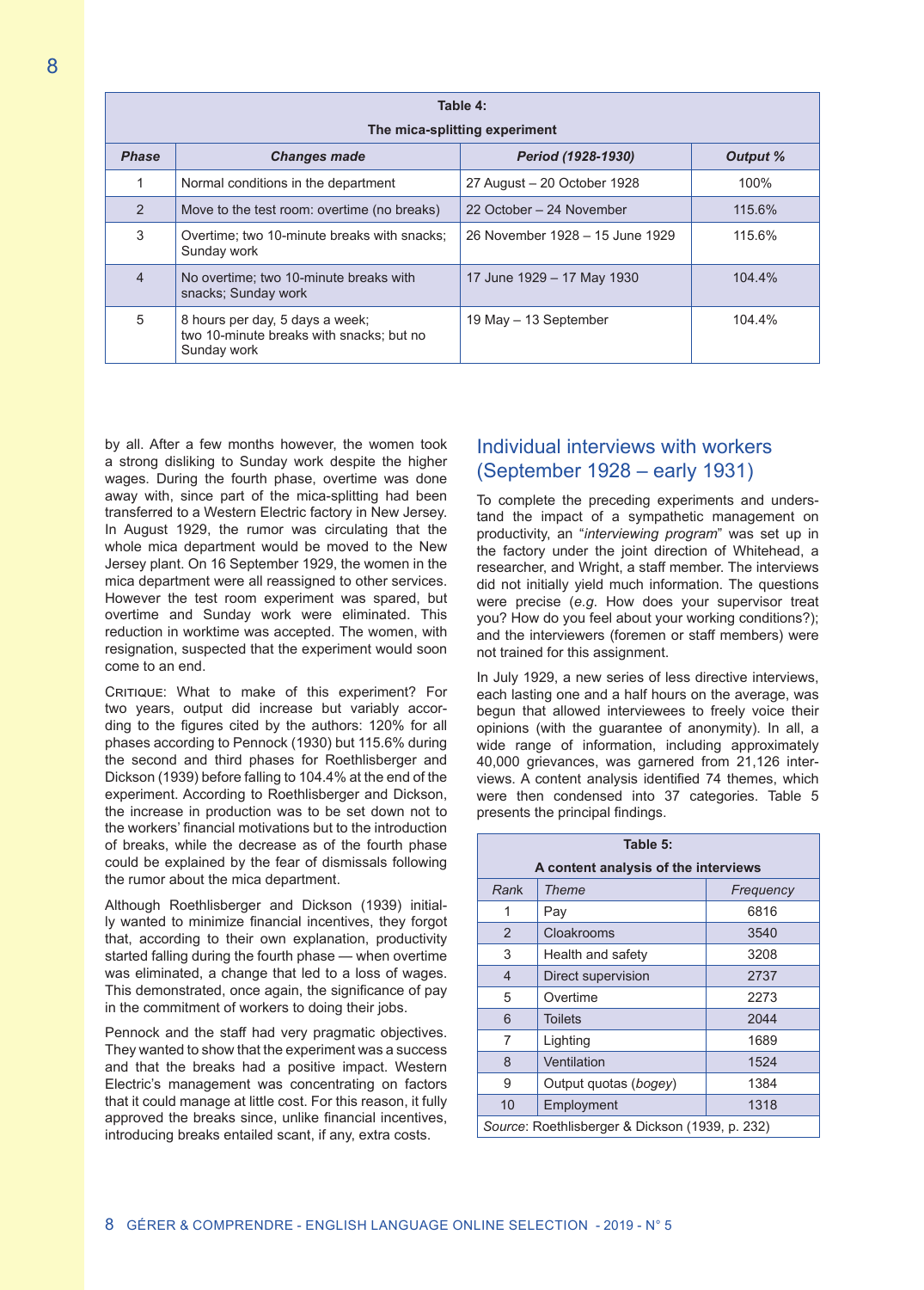CRITIQUE: According to the findings, pay was the most frequently mentioned theme in the interviews. However management attached little importance to criticisms, since it felt that the individual interviews merely echoed personal grievances. Why was it so obstinate? Why did management ignore this theme, so obviously important given its rank? The reason had to do with its proclaimed goal: show that a paternalistic, sympathetic management was the single source of motivation for the personnel — in other words, provide proof of the Hawthorne effect.

To gauge the group dimension, six workers were subjected to direct observation in May 1931. Two research assistants interviewed each one and then observed their activities and group interactions in the workshop for several weeks. However researchers realized that worker behavior could not be understood if the informal organization were overlooked that imposes norms and regulates group activities. For this reason, this observation period came to an end in 1931 in order to make room for a broader program: the "*banking wiring observation room*" experiment.

#### The bank wiring room experiments (June 1931 – February 1933)

Mayo (1945) assigned this experiment on the assembly of telephone switching equipment to an ethnologist from Harvard, Lloyd Warner. A new test room was installed for observing social interactions within a group of fourteen skilled workers (June 1931 – May 1932): nine assemblers (W1-W9), three welders (S1, S2 and S3 who was replaced with S4), two quality controllers (I1 and I2, the latter replaced after two weeks with I3). These workers, chosen for their strength, were observed for more than six months by someone who remained as "invisible" as possible and had instructions to never intervene and to take note of any words or deeds related to social relations within the group and its informal organization. In parallel, an interviewer conducted interviews for knowing the participants better (*e.g*. their family situation, social life, etc.). The room was organized such that working conditions, in particular the pay system, were identical to those in the department.

The workers had to reach the "bogey", a quota set by management. Above this quota, they were paid a piece rate. Since the supervisor was not constantly in the room, the group enjoyed a degree of autonomy. Two informal subgroups formed: on the one hand, W1, W2, W3, W4, S1 and I1, and on the other hand, W6, W7, W8, W9 and S4. W5, S2 and I3 did not belong to either subgroup. An informal parallel organization spontaneously arose with its leaders, interests, production standards and regulations. No improvement was observed in productivity, even though the workers obviously could have produced many more units (15-20%) without much more effort and would have been paid for the units produced above the quota (ROJOT 2005). The workers seemed to be completely indifferent to financial incentives. According to them, increasing productivity would spur management to increase the bogey.

An informal group process regulated worker production: those who failed to reach the quota were said to be profiteering (the assemblers W1, W8 and W9) and those who overshot the quota were called bootlickers (W2 and W6). This social climate usually forced the profiteer or bootlicker to leave the experiment. Under an informal code of honor, members were never to discredit another member or to "snitch" on the group to management, lest they be physically punished. The two subgroups respected each other but also regularly came into conflict for absurd reasons (such as closing a window opened by a member of the other subgroup). However they stuck together opposite nonmembers, such as supervisors, foremen or the person who supplied parts (whom they called Goofy).

The experiment was officially stopped on 19 May 1932 because of the slack work done by the participants, but it was unofficially pursued till 8 February 1933. Five of the fourteen workers were fired and replaced with others whose output was much lower than their predecessors'; but the researchers did not take their results into account when analyzing the data or drawing conclusions.

CRITIQUE: This experiment raises problems as to its scientific validity. The results, since they deteriorated over time, were not recorded by researchers. Once again, we have reasons for doubting the Hawthorne effect. The facts that have just been presented show that, for lack of any legal or formal authority within a group, informal subgroups form in its stead. The major lesson to draw from this experiment is the impossibility of understanding worker behaviors without taking under consideration the group's informal organization, which imposed restrictions on output and resisted changes.

#### **Conclusion**

This article has presented the research that, conducted at Western Electric's Hawthorne Works over a period of nearly ten years, claimed to have discovered the well-known Hawthorne effect, *i.e.*, improving human relations in a firm leads to better economic performance. In fact, the phrase "Hawthorne effect" has been wrongly attributed to Elton Mayo, who never used it. It was forged by Roesthlisberger alone (SARIN 2003, KOMPIER 2006). What role did Mayo actually play? This latecomer to the experiments (at the time of the individual interviews) limited his role to commenting the reports about the experiments and making them known. According to Lecuyer (1994, p. 105), Mayo "*turned down Pennock's offer for him to direct the program of interviews with all workers in the factory, but he would suggest to be paid fees as a consultant and to have his expenses reimbursed*". Bruce and Nyland (2011), more critical, thought that Mayo merely lent his name as a faculty member of Harvard University to legitimate the experiments.

In effect, the experiments conducted at Hawthorne came out of a partnership between Western Electric and Harvard, two highly credible institutions in American society. Harvard wanted firms to open their doors to its researchers so as to eventually amplify its reputation, while the factory officially wanted to provide a human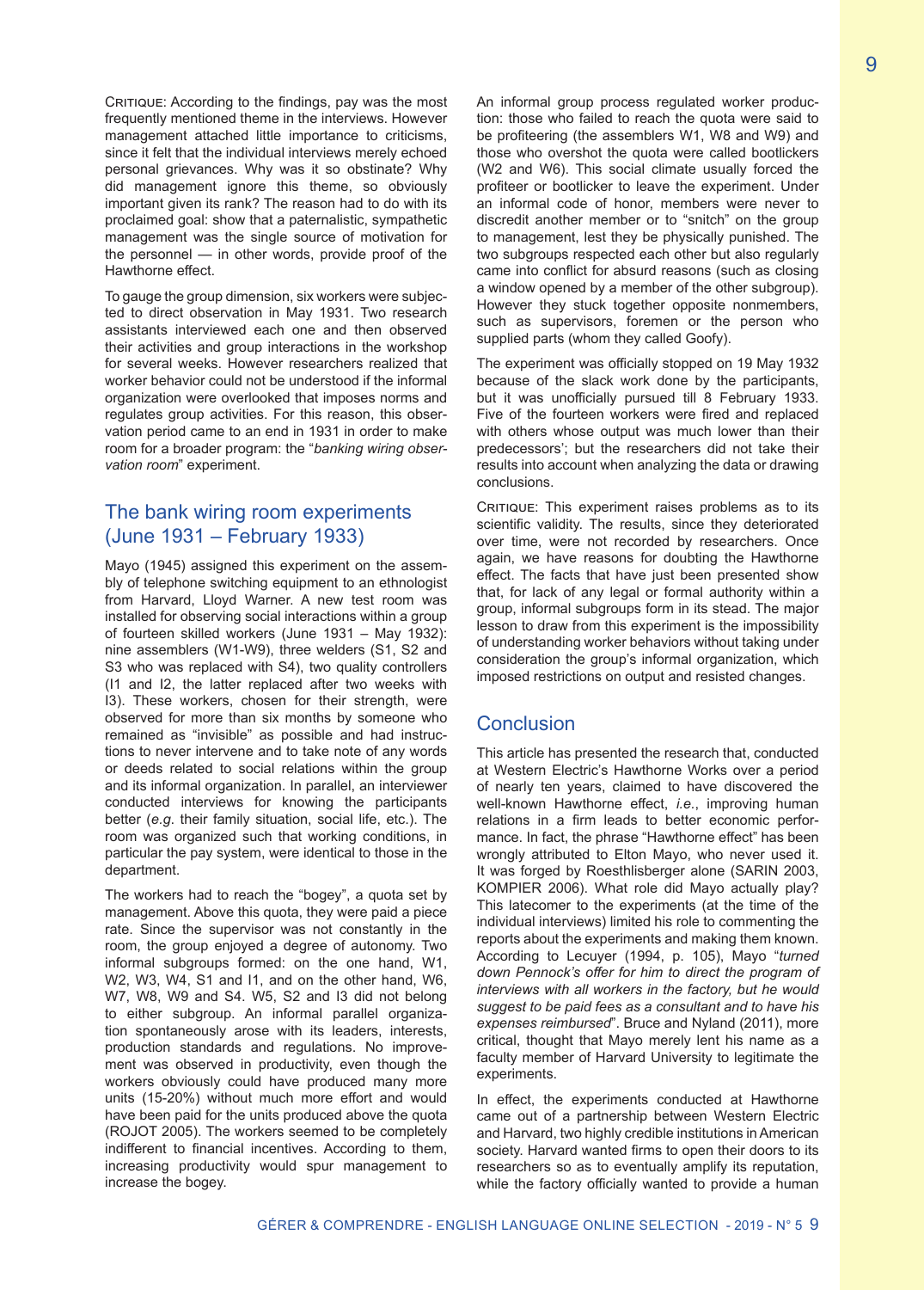image of paternalistic management. $(4)$  However the unofficial reasons were more politically motivated: curtail protest movements (After all, four million American workers went out on strike against their employers in 1919), weaken workers' interest in alternatives such as socialism and Marxism, and keep the personnel from joining a union (O'CONNOR 1999). With regard to the last point, Western Electric devoted, between 1933 and 1936, \$25,825 to spying on unionized workers (HASSARD 2012).

Several questions have been left hanging that force us to have doubts about any Hawthorne effect. The researchers from Harvard did not take part in the Western Electric experiments before April 1928, a year after the start of the first relay assembly experiment. Besides, the final report by Roethlisberger and Dickson (1939), which contained the results, was written ten years after the experiments. Furthermore, given the limited size of the samples, it is impossible to statistically process the results or to generalize the conclusions, even more so since the results that did not meet up to expectations were omitted from the analysis. Although there was an increase in productivity, it was moderate and did not, in any case, come from improved human relations. It could be fully set down to managerial discipline and financial incentives.

Nevertheless, something did happen at Hawthorne. What effects do the experiments performed at Western Electric actually bring to light? Though undertaken to undermine the foundations of scientific management, these experiments ended up proving the effectiveness of this Taylorism: piece rate wages, discipline, standardization. In fact, several decades earlier, Taylor had already conducted studies that drew attention to breaks and shorter hours as ways to reduce fatigue (FRIEDMANN 1946, BRUCE & NYLAND 2011).

The Hawthorne effect is, therefore, quite clearly a myth that, constructed *ex post*, has lasted and still survives in textbooks, owing to the negligence of scholars who quote the experiments at Western Electric without having consulted the original data (PARSONS 1974, RICE 1992).

# References

BERT C. (1999) "L'effet Hawthorne: un mythe des sciences humaines" in P. CABIN (editor), *Les Organisations. État des savoirs* (Auxerre: Sciences Humaines Éditions), pp. 59-65.

BRAMEL D. & FRIEND R. (1981) "Hawthorne, the myth of the docile worker, and class bias in psychology", *American Psychologist*, 36, pp. 867-878.

BRUCE K. & NYLAND C. (2011) "Elton Mayo and the deification of human relations", *Organization studies*, 32(3), pp. 383-405.

CAREY A. (1967) "The Hawthorne studies: A radical criticism", *American Sociological Review*, 32(3), pp. 403-416.

CLAUS C.K. (2007) "B.F. Skinner and T.N. Whitehead: A brief encounter, research similarities, Hawthorne revisited. What next?", *Behavior Analyst*, 30(1), pp. 79-86.

DESMAREZ P. (1986) *La Sociologie industrielle aux États-Unis* (Paris: Armand Colin).

FRANKE R.H. & KAUL J.D. (1978) "The Hawthorne experiments: First statistical interpretation", *American sociological review*, 43(5), pp. 623-643.

FRIEDMANN G. (1946) *Problèmes humains du machinisme industriel* (Paris: Gallimard).

GALE E.A. (2004) "The Hawthorne studies: A fable for our times?", *Quarterly Journal of Medicine*, 97, pp. 439-449.

GILLESPIE R. (1991) *Manufacturing Knowledge: A History of the Hawthorne Experiments* (Cambridge: Cambridge University Press).

GREENWOOD R.G., BOLTON A.A. & GREENWOOD R.A. (1983) "Hawthorne a half century later: Relay assembly participants remember", *Journal of management*, 9(2), pp. 217-231.

HASSARD J.S. (2012) "Rethinking the Hawthorne studies: The Western Electric research in its social, political and historical context", *Human Relations*, 65(11), pp. 1431-1461.

JOHN S. (1992) "Was there a Hawthorne effect?", *American Journal of Sociology*, 98(3), pp. 451-468.

KOMPIER M.A. (2006) "The Hawthorne effect is a myth but what keeps the story going?", *Scandinavian Journal of Work, Environment and Health*, 32(5), pp. 402-412.

LECUYER B.P. (1988) "Rationalité et idéologie dans les sciences de l'homme. Le cas des expériences Hawthorne (1924-1933) et de leur réexamen historique", *Revue de synthèse*, 3-4, pp. 401-427.

LECUYER B.P. (1994) "Deux relectures des expériences Hawthorne. Problèmes d'histoire et d'épistémologie" J.P. BUILLOUD & B.P. LECUYER (editors), *L'Invention de la gestion. Histoire et pratiques* (Paris: L'Harmattan) pp. 93-117.

MAYO E. (1945) *The Social Problems of Industrial Civilization* (Boston, MA: Harvard University Press).

O'CONNOR H. (1999) "The politics of management thought: A case study of the Harvard Business School and the Human Relations School", *Academy of Management Review*, 24(1), pp. 117-131.

OLSON R., VERLEY J., SANTOS L. & SALAS C. (2004) "What we teach students about the Hawthorne studies: A review of content within a sample of introductory IO and OB textbooks", *Industrial-Organizational Psychologist*, 41(3), pp. 23-39.

PARSONS H.M. (1974) "What happened at Hawthorne?", *Science*, 183(4128), pp. 922-932.

PENNOCK G.A. (1930) "Industrial research at Hawthorne: An experimental investigation of rest periods, working conditions and other influences", *Personnel Journal*, 8(5), pp. 296-313.

ROETHLISBERGER F.J. & DICKSON W.J. (1939) *Management and the Worker: An Account of a Research Program Conducted by the Western Hawthorne Works* (Cambridge, MA: Harvard University Press).

ROETHLISBERGER F.J. (1941) *Management and morale* (Cambridge, MA: Harvard University Press).

PITCHER B.L. (1981) "The Hawthorne experiments: Statistical evidence for a learning hypothesis", *Social Forces*, 60(1), pp. 133-149.

<sup>(4)</sup> An anecdote, reported by Hassard (2012), clearly evinces the hypocrisy of Western Electric's management, who systematically cut off heating in the toilets during the winter, and ventilation during the summer, so that workers would return more quickly to their stations!